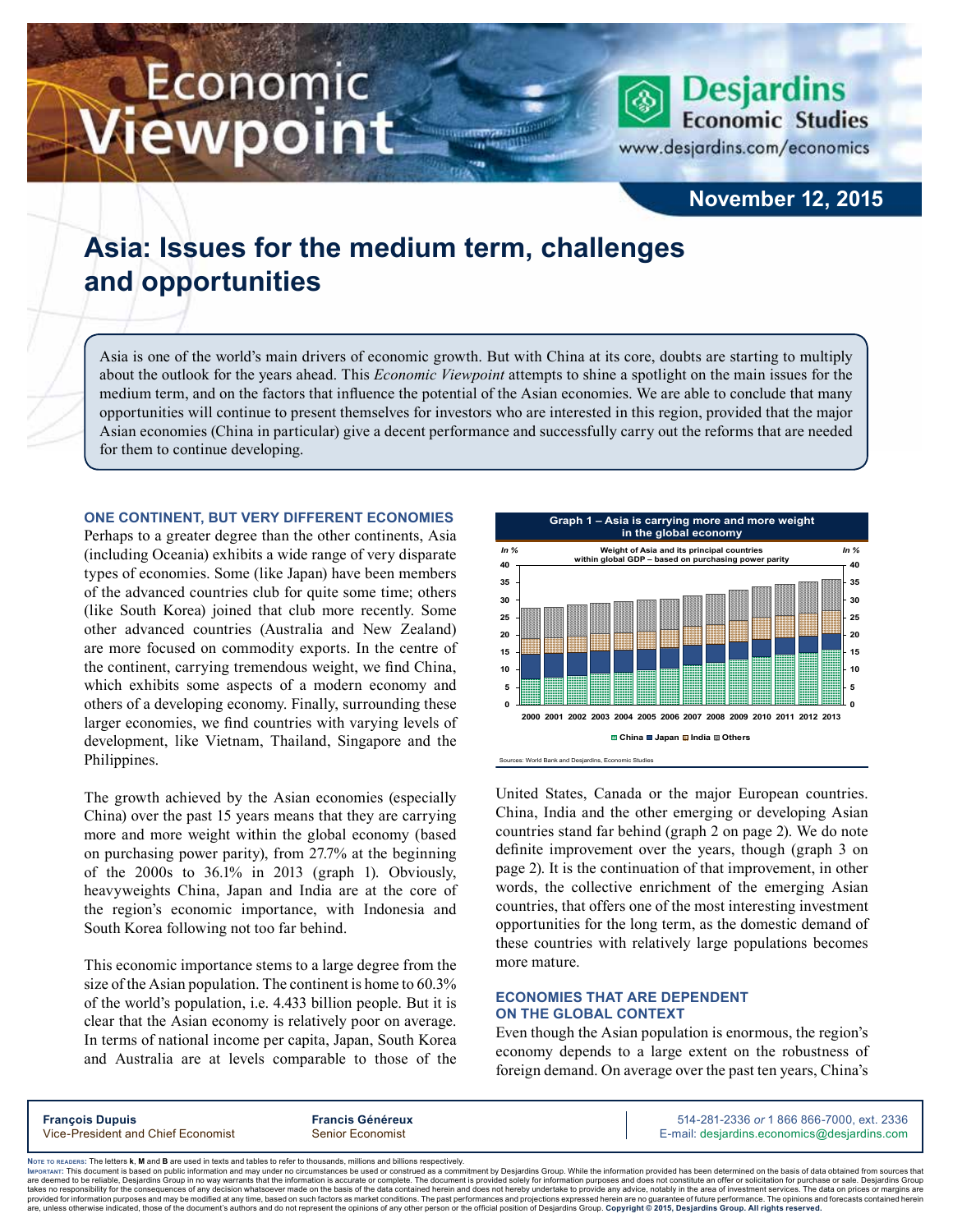





**Graph 3 – Per capita income accelerated in the emerging countries** 



exports have represented 29.3% of its GDP; that ratio is 36.0% for the emerging countries of eastern Asia and the Pacific considered as a group. That proportion is generally smaller for the advanced countries in the region (19.8% in Australia, and 14.9% in Japan), although it is very high in South Korea (44.3%). In the emerging countries of southern Asia, exports account for a more modest share of GDP (19.9%).

Thus, global GDP growth (especially domestic demand in the advanced countries) is a key factor for production growth in Asia, particularly in the emerging countries and in the countries that export commodities. The region's exports benefited greatly from the acceleration in imports by the advanced countries in the first half of the 2000s (graph 4).

We note that this momentum has slowed considerably in recent years. Exports as a share of GDP have recently declined for most of the Asian countries. Economic growth has also lost steam, but not as much as foreign trade. The International Monetary Fund (IMF) sees this as a sign of a reduction in "export income elasticity"; in other words, the role played by exports in the growth of national revenue





Sources: CPB Netherlands Bureau for Economic Policy Analysis and Desjardins, Economic Studies

is shrinking in the Asian countries. This phenomenon is mainly seen in the region's emerging countries. The IMF attributes this to a few causes. First, and in the short term: the weakness of Chinese and global demand. Second, in the medium term: the rebalancing of the Chinese economy, which is gradually shifting towards a greater focus on domestic demand for services. Third: advancement in the degree of sophistication of Chinese production, which limits growth in imports of certain types of goods.

The fact remains that global economic growth, which remains modest, will not help the Asian economies to accelerate. The soft growth potential that is already evident in many advanced economies (and in some emerging ones) constitutes an impediment to Asian growth. In these conditions, greater diversity in international trade, and the disappearance of certain barriers to foreign trade which could result from the ratification of the Trans-Pacific Partnership (TPP) among others, are attractive possibilities.

#### **More challenging economic conditions**

Given the weight it carries within the region and even within the global economy, China wields great influence over the regional economy. When the Chinese economy was posting strong rates of real GDP growth, the entire region reaped the benefits. The impetus of globalization that characterized the 1990s and 2000s also greatly influenced the ups and downs of Asian economic conditions. However, each country of the region has its own peculiarities and its own reaction to the current economic conditions. Here is a quick rundown on where the largest economies of the region currently stand, and the main challenges they face.

**China (15.9% of global GDP):** Growth is still moderating in China. This slower pace is mainly caused by a combination of several years of modest growth in the advanced economies, an exchange rate that has appreciated against the country's trading partners (with the exception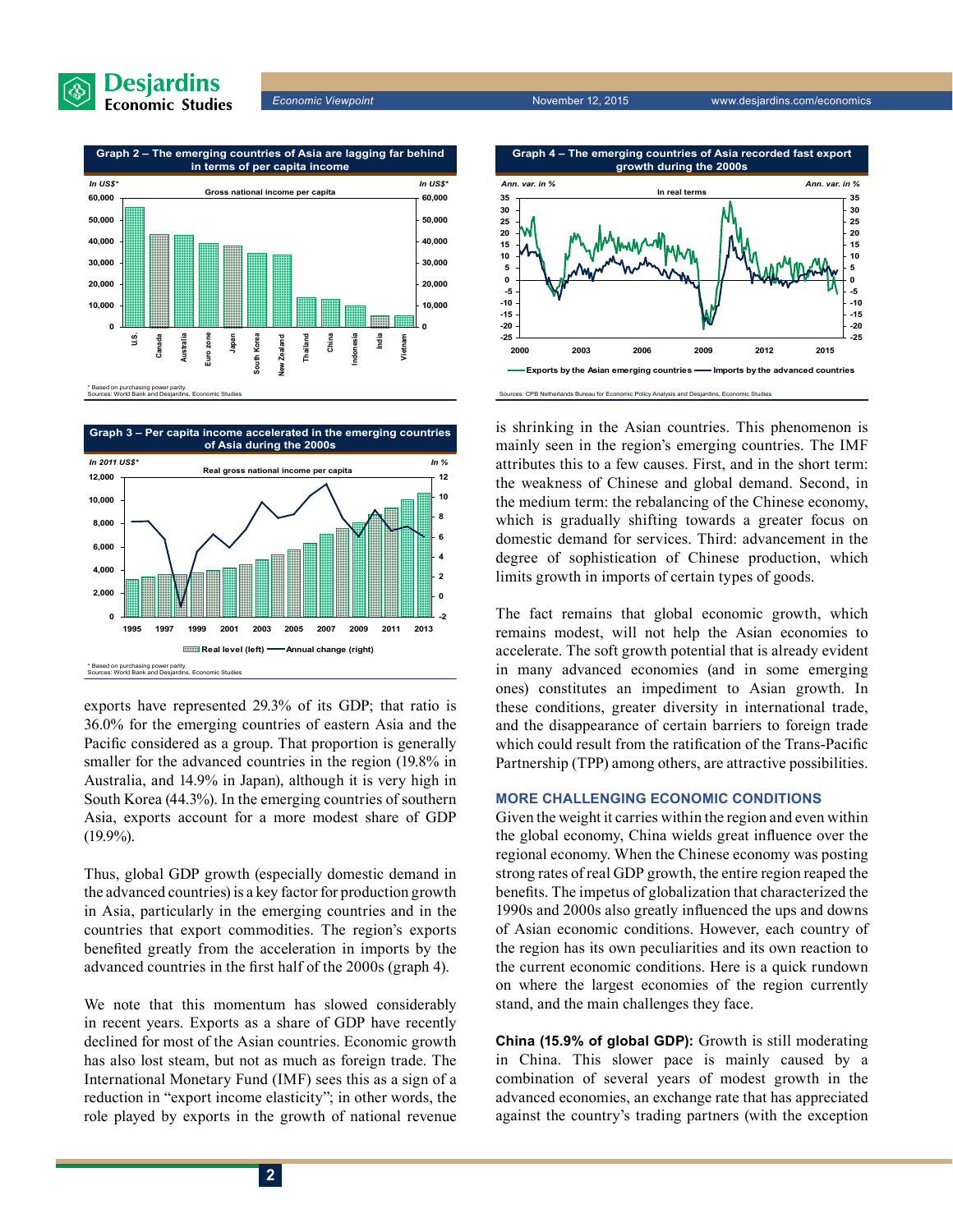*Economic Viewpoint* November 12, 2015 www.desjardins.com/economics



of the United States), and the remodelling of the domestic economy. The services and consumption sector is providing some support. In addition, the government authorities are attempting to mitigate the slowdown with certain measures, in particular monetary policy. With no parallel development in the real economy, the stock market boomed during 2014 and at the beginning of 2015, only to abruptly collapse thereafter (graph 5). We must keep in mind, though, that the Chinese equity market is still relatively small, and that the consequences of these sudden movements for the Chinese and global economies should be marginal. China is facing many challenges in the years ahead. Its long-term economic health depends to a large extent on the government's willingness to move forward with reforms designed to liberalize the economy, and on the success of those efforts.<sup>1</sup>



**Japan (4.5% of global GDP):** Japan's economic situation is characterized by very sluggish and rather volatile real GDP growth. According to the Organisation for Economic Co-operation and Development (OECD), Japan's growth potential is a mere 0.6%. To combat this weak growth, low inflation and one of the largest public debts in the world, solutions are as scarce as they are urgent. Fortunately, the weakness of the yen is helping to calm matters by supporting a turnaround in net exports, which is helping to support growth in the short term. In addition, some of the government's core reforms are starting to bear fruit, in particular greater participation in the labour force by seniors and women, which helps compensate for demographic shortfalls (graph 6). Japan is also continuing to maintain a strong position in terms of productivity and innovation.



**India (6.7% of global GDP):** While the majority of the emerging countries, especially China, are experiencing a slowdown in their economies, the Indian economy is picking up steam. It was energized by the election of a new government in 2014. This improvement is mainly thanks to an acceleration in investment, encouraged by the government's reforms. The continued implementation of those reforms is the key issue for the Indian economy in the years to come. There are still many hurdles to be overcome in order to achieve full use of India's resources, in particular a serious infrastructure deficit; but as the economy becomes more liberalized, the growth potential could expand.

**Indonesia (2.3% of global GDP):** Growth is still relatively robust in Indonesia, but it has lost steam due to the effects of the flagging Chinese economy and the slump in commodity prices. Some domestic factors are also contributing to this slackening pace, such as slower growth in public investment. The Indonesian economy will continue to depend to a large extent on that of China, but in the longer term, this country could take advantage of its abundant natural resources (oil, natural gas, numerous minerals and agricultural commodities). This economy could eventually benefit from investment towards increasing the local value added by processing its commodities. Indonesia also has a plentiful workforce; it has the largest population in the world after China, India and the United States.

**South Korea (1.6% of global GDP):** South Korea's real GDP growth flagged in 2015, mainly due to slower growth in exports. The Korean economy is also shifting towards growth that stems more from domestic demand, but that demand is currently undermined by low levels of household and business confidence. In the last decade, the Korean economy has become more liberalized with a more flexible labour market, investment growth that is less dependent on the large industrial conglomerates, and a

<sup>1</sup> For more information on the situation in China and its reforms, see our *Economic Viewpoint* titled "The Chinese economy's uncertain future" published on November 2, 2015, [www.desjardins.com/ressources/pdf/](http://www.desjardins.com/ressources/pdf/pv151102-e.pdf?resVer=1446481385000) [pv151102-e.pdf?resVer=1446481385000.](http://www.desjardins.com/ressources/pdf/pv151102-e.pdf?resVer=1446481385000)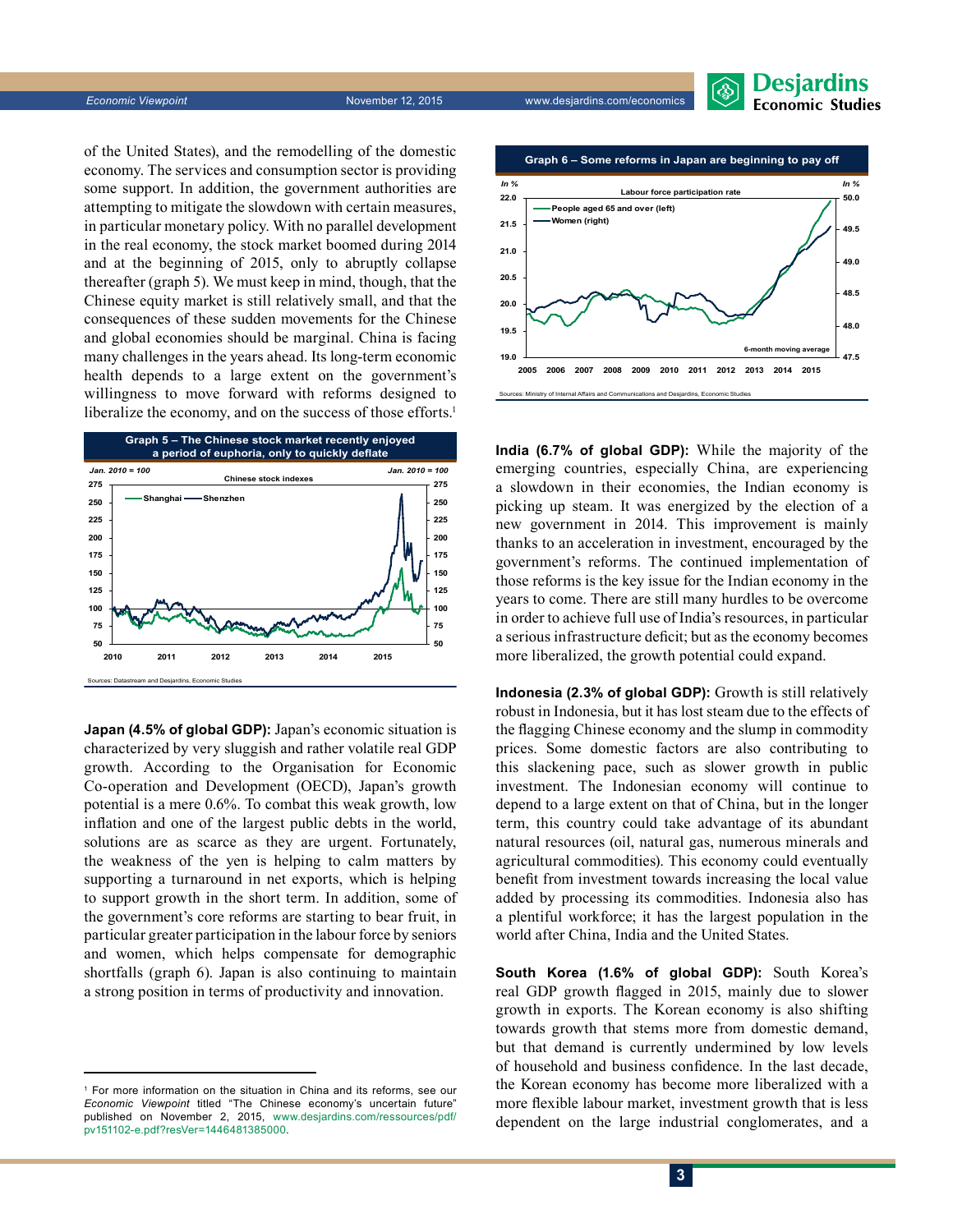

bigger role for the service sector. Productivity is still high in South Korea.

**Australia and New Zealand (1.2% of global GDP):** These economies are also affected by the slowdown in China and by lower commodity prices. The Australian economy is also held in check by high levels of household debt, although these are counterbalanced by a relatively high savings rate. There is considerable growth potential in Australia and New Zealand: 2.6% and 2.9% respectively; these figures are higher than the OECD average, which is 1.9%. Moreover, their public finances are quite healthy and provide some manoeuvring room. Access to qualified workers is still a constraint for these economies.

**Other countries:** Most of the emerging economies of Asia other than those already discussed are facing similar conditions; that is, they are also severely affected by limp global demand and, more particularly, by the slowdown of the Chinese economy. They are also suffering the consequences of some degree of distrust towards the emerging economies in general, which has led to outflows of funds and, through a ricochet effect, exacerbated volatility in the financial markets. As a result, financial conditions have generally been tightened, dampening domestic demand.

#### **Demographic issues**

Many parts of the world are currently experiencing a sharp deceleration in population growth, which is affecting their growth potential. This is especially the case in many European countries. Asia is not entirely immune to this phenomenon, but across the region, there are great disparities.

The population of East Asia as a whole grew by a little over 15% in ten years, between 1975 and 1985 and between 1985 and 1995. That growth subsequently slowed considerably, with gains of 6.1% between 1995 and 2005 and 4.9% between 2005 and 2015. This mainly reflects the situation in China, in particular due to the "one child" policy. Population growth per decade reached more than 16% in China between 1975 and 1995. It is now only 5.4%. And according to the average forecasts compiled by the United Nations, the gain will be a mere 2.8% between now and 2025.<sup>2</sup> Other countries also bear a share of responsibility for the weaker population growth in Asia, especially Japan, which has seen its population shrink by 0.3% over the past ten years; it is expected to contract further, by 2.9%, over the next decade. The situation in South Korea is very similar to that of China (a plunge from 16% growth in ten years, to less

than 6%), but future growth there will decelerate a bit less; an increase of 3.4% is expected between now and 2025.

Some other major countries in the region will maintain a fast pace of population growth, although the rates will be less robust than they were 20 years ago. For example, India has seen population growth of 14.6% since 2005, and a gain of 11.5% is expected in the next decade. In Indonesia, the gain over the past ten years is 13.8%, while an increase of 10.5% is anticipated between now and 2025.

In Australia and New Zealand, the growth rates are, and will remain, relatively stable: around 12% in ten years.

We note that the demographic effects will be very different from one country to another. The opportunities arising from a growing labour force will be more obvious in India and in Indonesia, as well as in the Philippines (+15.3% by 2025), Malaysia (+13.2%), Singapore (+11.2%) and Vietnam (+9.3%). But the beneficial effects on growth depend on the degree to which this population participates in economic activities, especially in the more industrial sectors and, later, the more sophisticated ones. In China, for example, internal migration from the poorer rural regions to the more industrial cities on the coast has completely offset the effects of slower growth of the total population. The fact remains that the contrast with the advanced countries is significant. In the next ten years, population growth of just 0.8% is expected in the euro zone, 7.2% in the United States and 8.7% in Canada.

#### **Potential, strengths and weaknesses**

The main sources of forecasts of economic growth potential focus mainly on the advanced countries and on the leading emerging countries. For China, the OECD is calling for a potential of 7.0% in China in 2016, versus 10.2% between 2000 and 2009. Even though they are not a precise measurement of real GDP growth potential, the IMF's longterm forecasts offer a second opinion (graph 7), however.



<sup>&</sup>lt;sup>2</sup> These forecasts were made before the Chinese authorities announced in October 2015 the end of the "one child" policy.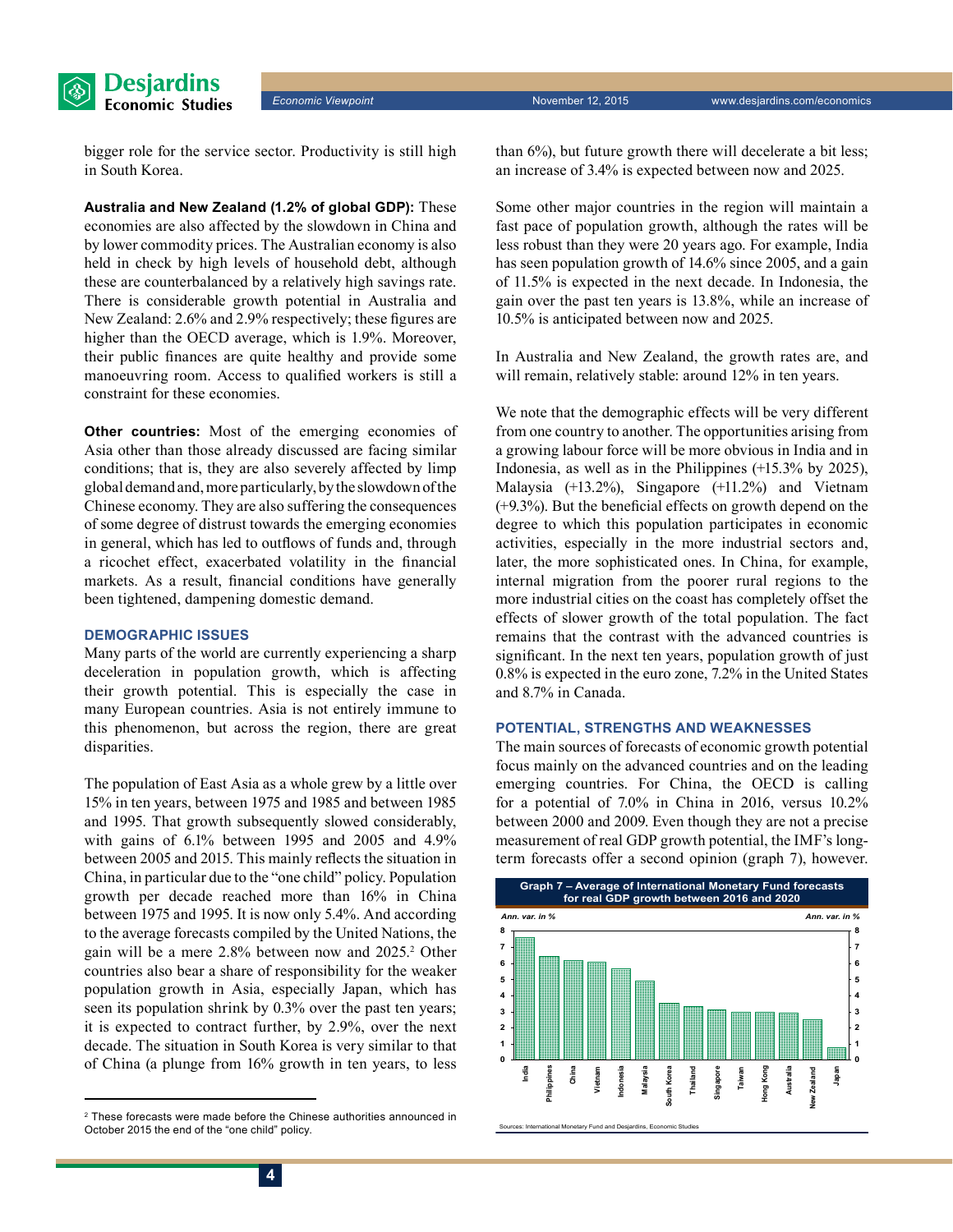

In the case of China, the IMF is predicting average growth of 6.2% from next year to 2020. It is therefore clear that the Chinese economy will remain relatively slow compared with what we have been used to. Moreover, in order for it to even reach that potential or to not adversely affect it, the authorities will have to succeed in implementing the reforms that are needed, and further liberalize growth. It is also important to develop the labour force in order to compensate for the slower growth of the country's total population. China stands in the middle of the Asian group in the human capital index compiled by the World Economic Forum, and ranks 64th in the world. In the competitiveness index compiled by the same organization, China has a better standing: 28th place worldwide; but that score has a lot to do with the magnitude of its domestic market. It does not rank so well in terms of technological readiness, financial market development, higher education and training and goods market efficiency. Thus there is still plenty of work to be done to ensure that the Chinese economy and its domestic demand keep moving along the road to greater maturity.

For India, the potential estimated by the OECD for 2016 is 7.1%. The long-term forecasts are higher, though: 7.6% on average for the next five years. The Indian economy should benefit from two things: rapid population growth, and greater productivity through a new wave of investment and the liberalization of its economy. But in terms of competitiveness, India is only in 71st place worldwide due to the poor quality of its infrastructure, its macroeconomic environment and its health and primary education. Market efficiency and technological readiness are also deficient. If India is to remain attractive in terms of business opportunities, it is essential that the reform train keep steaming ahead.

As we mentioned earlier, Japan has been having demographic problems for quite some time now, and they are likely to intensify in the years to come. This is reflected in an anaemic potential of 0.6% for 2016; the growth predicted by the IMF for the medium term is not much better: 0.7%. Fortunately, good labour productivity and strong competitiveness come to the rescue of this economy. Japan ranks 5th in the human capital index, behind Finland, Norway, Switzerland and Canada. It holds 6th place in the competitiveness index.

Indonesia's growth potential, according to OECD estimates, is 5.8%, relatively stable since the beginning of the decade. The IMF predicts growth of 5.7% between now and 2020. Indonesia stands in 34th place in the competitiveness index, hindered by a lack of labour market efficiency (110th place). The IMF is predicting medium-term growth of 3.5% in South Korea, a little higher than what has been recorded lately. South Korea stands in 26th place in the competitiveness index, with some strength in the quality of its infrastructures and macroeconomic environment, and some weakness in financial market development.

Australia's GDP growth potential should reach 2.6% in 2016 according to the OECD, while that of New Zealand is 2.9%. In future years, the IMF is expecting slightly stronger growth in Australia, and slightly weaker growth in New Zealand. The latter stands in 17th place in the competitiveness index, thanks to the quality of its institutions, health and primary education, and financial market development. Its principal, in fact its only, constraint is the small size of its market! In the human capital index, New Zealand ranks 9th. The situation in Australia is just as enviable, with a ranking of 22nd in the competitiveness index, thanks in particular to its financial market development (6th place). It does present a relative weakness in labour market efficiency, however (56th place) despite a good score in the human capital index (13th place).

Other Asian countries distinguish themselves in the competitiveness index, in particular Hong Kong in 7th place and with a top ranking for infrastructure and financial market development. Taiwan stands in 14th place, Malaysia in 20th place and Thailand in 31st place.

#### **DEBT PROBLEMS?**

After the crisis of 2008–2009, much attention was focused on the budgetary impact it had on the public finances of the advanced countries, in particular the United States and Europe. This was less of an issue in Asia, apart from Japan which is still the developed country with the largest debt in proportion to its GDP. In general, the Asian countries managed to keep their public finances in better order. On average, the deficit as a percentage of GDP reached a peak of 9.6% in 2009 for the advanced countries that belong to the G20 (versus 1.9% two years earlier). For the emerging Asian countries, that proportion stood at 3.4% in 2009 and at 1.1% in 2007... nothing too serious. We would point out, though, that while the advanced countries appear to have improved their position since then, with an average deficit of 2.9% forecast by the IMF for 2016, the average deficit of the emerging countries of Asia seems to be deteriorating: from 1.2% in 2011 to an expected 3.0% in 2016. The source of that regression is China, where the public finances have fallen from a surplus in 2011 to a deficit of 1.9% this year and one of 2.3% forecast for next year. However, China's gross public debt (forecast at 46.0% of GDP in 2016) should stay below the average of the Asian emerging countries (47.5%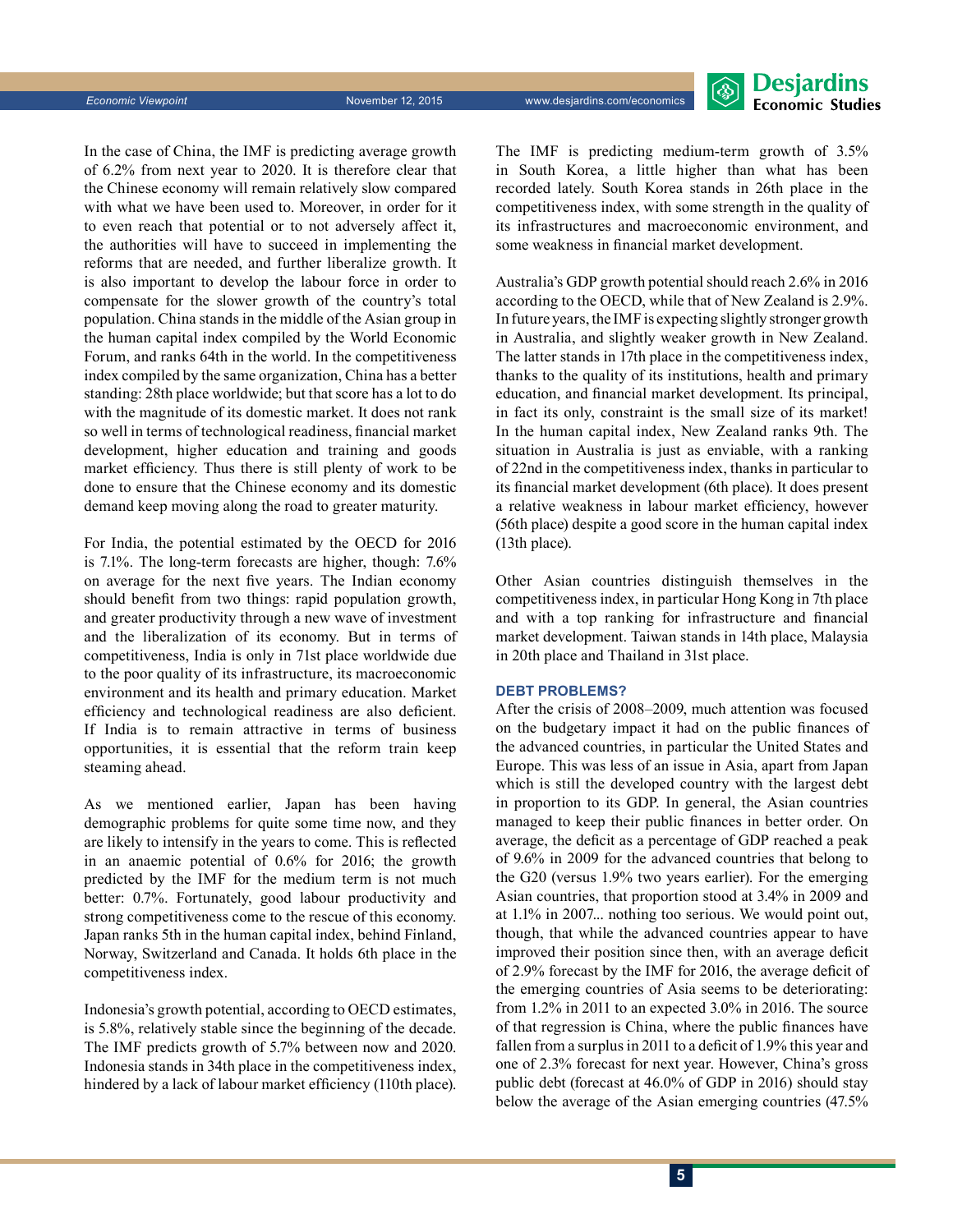

in 2016). It is India that finds itself in a more worrisome position (63.9% of GDP in 2016). But that is still favorable compared with the positions of the G20 advanced countries (111.9%), including Japan where the ratio should reach a whopping 247.8% of GDP in 2016 (graph 8).



As far as the emerging countries are concerned, private debt is a subject of greater concern than public debt. Since these countries are still generally dependent on foreign investment, growth can easily be undermined by a tightening of financial conditions generated by less inclination towards risk on the part of international investors. Private sector debt deteriorated significantly during the 2000s, in tandem with the accelerated growth that most of the emerging countries experienced during that period. Thus, for all the emerging economies as a group, business debt as a percentage of GDP climbed from just under 50% in 2003 to over 60% from 2009 onwards. It accelerated again starting in 2012, when some of the principal emerging economies slowed down. The average ratio was around 75% in 2014. This trend has not spared the Asian countries; on the contrary. Among the emerging countries, it is China that shows some of the worst deterioration. Chinese business debt soared from 98.7% in the fall of 2008 to 161.3% at the beginning of 2015 (graph 9). Malaysia also posts a high level of business debt (188.2% at the beginning of 2015). However, the situation is generally less dramatic in the other prominent countries of Asia including South Korea (106.0%), Japan (103.6%), Singapore (81.3%), Australia (79.6%), Thailand (51.2%), India (50.7%) and Indonesia (22.5%).

In terms of foreign debt and net financial position, the main emerging economies of Asia find themselves in a healthier position now than they were in before the Asian crisis of the mid-1990s. Many of these countries have substantial currency reserves that can be used to cushion any blows that might hit them. The fact remains that the countries in the region that have high levels of business debt could see their



growth hindered by tightening financial conditions. Higher corporate interest rates, or widening spreads between national bond yields and those of advanced countries like the United States, could generate more difficulties for the economy by limiting business profits and curbing investment.

#### **A stock market undermined by Chinese immaturity**

Stock markets have been particularly volatile in Asia during the past year. This situation is mainly due to the Chinese market which, in the space of one year, managed to inflate a stock market bubble, and then burst it. Even though the Chinese stock market is relatively modest in terms of capitalization (especially compared with the Japanese market which is nearly 2.5 times larger), its abrupt movements shook all the markets of the world—including those in Asia, of course.

It must be pointed out that the main Asian markets have recorded some healthy growth in recent years. The MSCI Asia‑Pacific index climbed by 13.0% in 2012 and by 8.4% in 2013. But it fell by 1.6% in 2014 due to a pullback by the South Korean stock market (-7.1%, according to the MSCI). Over the longer term, the Asian index has recorded a compound annual return of 4.6% since 2004. If we exclude Japan, this annual gain increases to 7.2%, which is slightly higher than the gain of 6.2% recorded in the United States and well above the feeble rate of 2.8% achieved in Europe. The fact remains that for a region facing considerable volatility stemming from stock markets that are still very immature in many countries, this is not a very spectacular return.

In terms of valuation, the price-earnings ratios are generally a bit below what may be found in the world's other major stock markets (graph 10 on page 7). For the Asia-Pacific market, the ratio stood at 13.8 at the end of October, well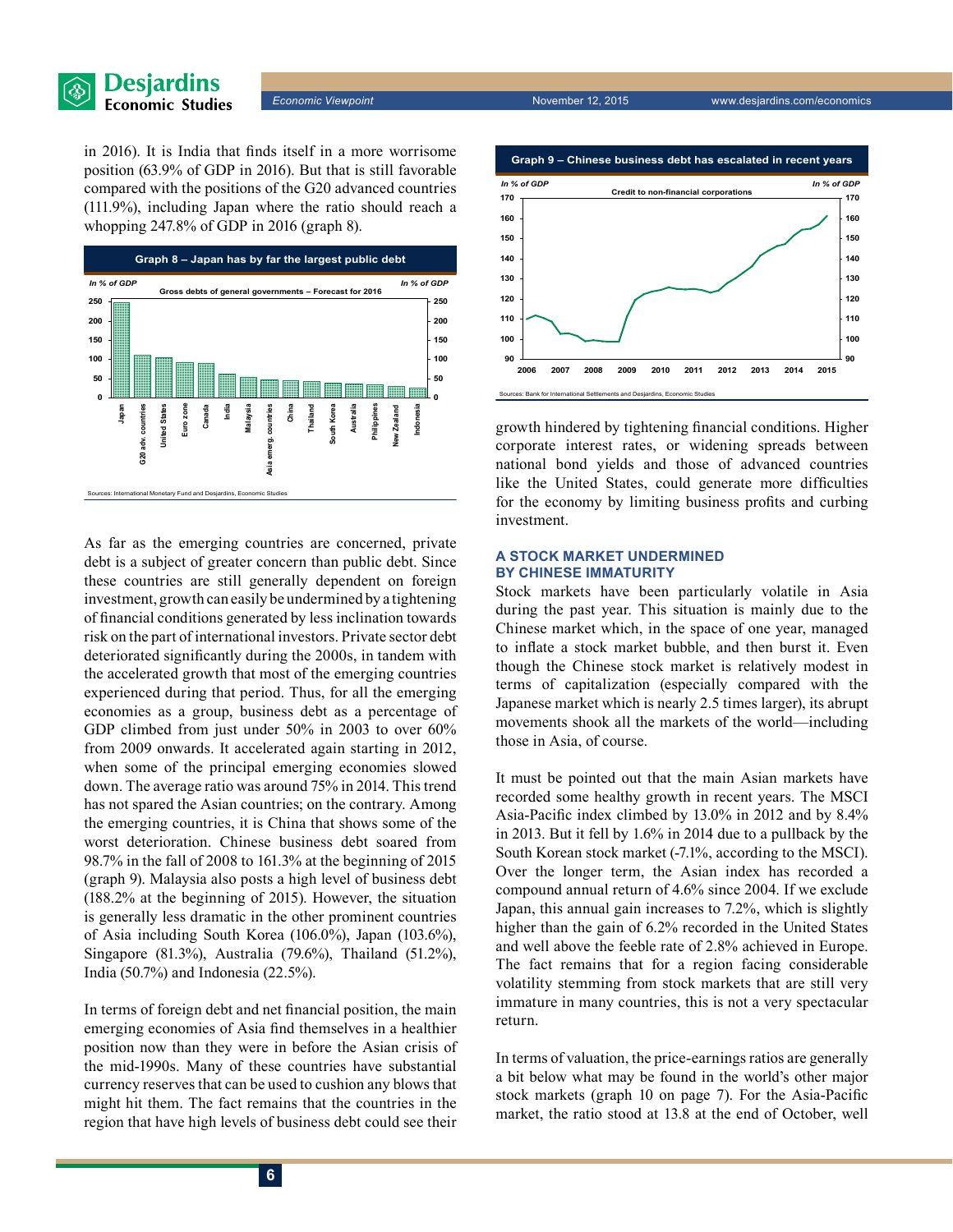

### Desjardins **Economic Studies**



below the average of 18.7 recorded since 2001. If we exclude Japan, the ratio drops slightly to 12.9 (compared with an average of 14.2). In the United States, the price-earnings ratio recently stood at 17.3, and that of the euro zone was 16.9. Thus, in relation to business profits, the Asian stock markets do not seem to be really overvalued, in either relative or historical terms.

However, there are wide divergences between the principal countries of the region and even within them. In China, the Shanghai stock market, one of the most watched, posted a price-earnings ratio of 14.7 at the end of October (it was verging on 21.0 in the spring), but the Shenzhen stock market still showed a ratio of 37.2 (after surpassing 50 in the spring). This clearly illustrates the volatility and immaturity of the Chinese stock market; all the more so, in that it is even used as an instrument of economic policy by the political authorities; witness the announcements of this past summer, when the government attempted to reboot the market with certain measures, such as asset purchases by state-owned companies, or restrictions on transactions.

In Japan, the price-earnings indexes were fairly low at the end of October—around 15.5—while the historical average is slightly above 20.0. As for the Indian stock market, it is a little expensive. The price-earnings ratio of the MSCI index showed 20.5, compared with a historical average of 17.0. The New Zealand and Indonesian indexes were also sitting above their long-term averages. It is South Korea that posted the lowest price-earnings ratio among the principal economies of the region. The South Korean MSCI index posted a ratio of just 11.2. But the average since 2001 is also particularly low: 10.9. According to the historical trend, the market is therefore nearly balanced.

What happens next in these stock markets and in the Asian market in general will depend to a large extent on the economic situation and on how well businesses perform.

According to analysts surveyed by the I/B/E/S (Institutional Brokers' Estimate System), the long-term average annual growth in earnings per share will be quite similar in the Asia‑Pacific region (+9.9%) and in the United States (10.0%) and slightly less than in Europe (11.6%) (graph 11). But the growth rates will be a bit higher in South Korea (11.4%), Japan (10.5%) and especially India (17.5%). These forecasts have also stayed relatively stable since the beginning of the year. But we do note a downwards trend in forecasts of earnings per share in China. A long-term average annual gain of 15.8% was forecast in the spring, at the peak of the bubble; that growth rate has since dropped to less than 10% (one of the lowest recorded since 2004).



Like the other stock markets of the world, the Asian markets could keep benefiting from very low interest rates. The low interest rates in the advanced countries, the practically global absence of inflationary pressure and the currency war that several countries seem to be waging suggest that interest rates will remain generally low in the region. Furthermore, while global growth should pick up a bit in the years ahead, the Chinese economy is expected to keep gradually slowing down. The Chinese monetary authorities should keep the conditions very accommodative, in order to facilitate this economic shift.

There is another factor that will also be important for the stock markets of countries with more immature financial markets, like China. The volatility of the past year shines a spotlight on the "Wild West" nature of the Chinese stock market. In the long term, it would be in the interest of the Chinese stock market to be able to count on a more independent market, and one that is more open to the local and international markets. Given the massive size of its economy and the importance carried by Chinese companies in the world, the Chinese market has everything to gain by becoming more mature and more connected with the rest of the world. A few years ago, PricewaterhouseCoopers